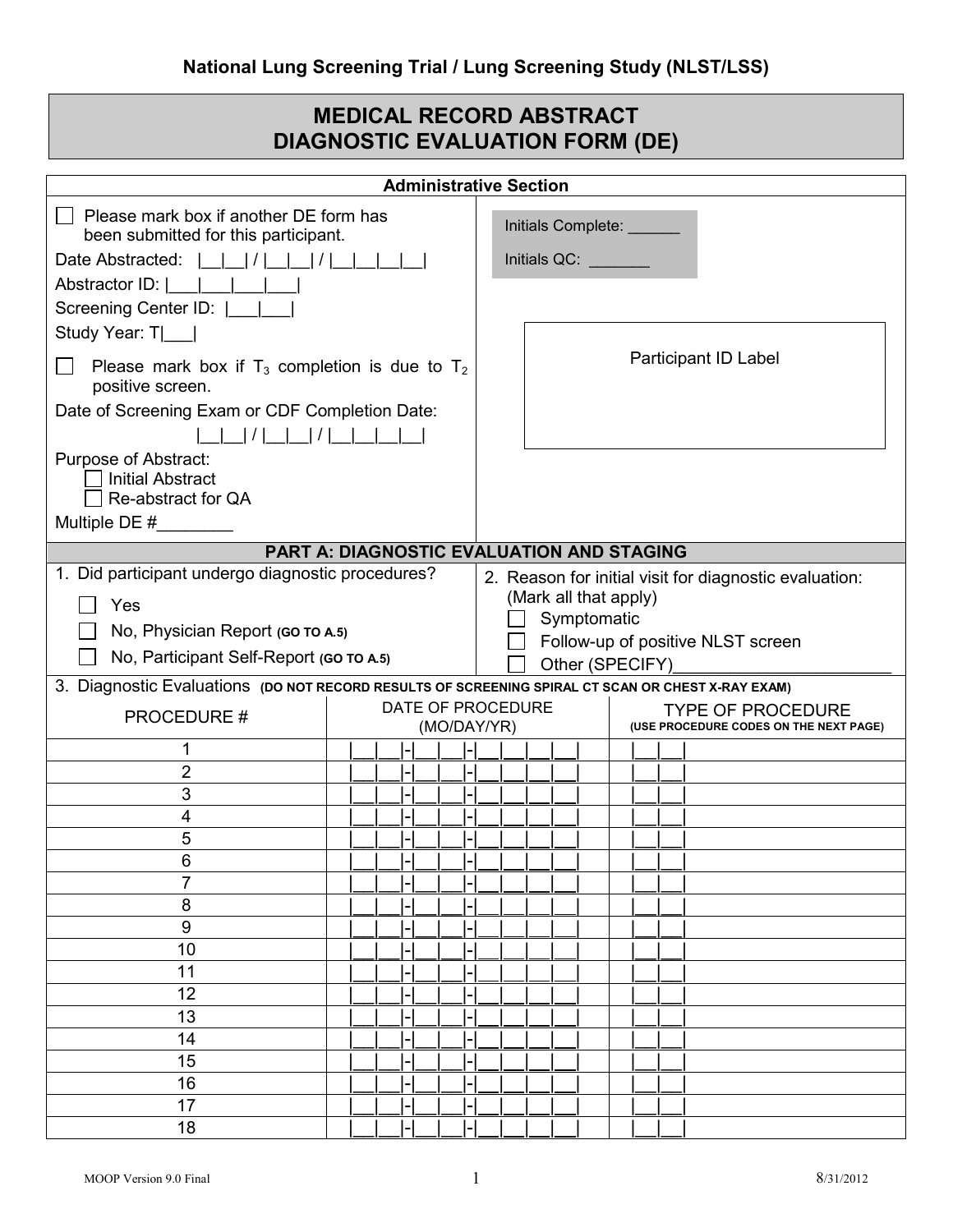|                                                             | <b>PROCEDURE CODES</b>                              |  |  |  |  |
|-------------------------------------------------------------|-----------------------------------------------------|--|--|--|--|
| $01 = Biopsy - Endobronchial$                               | 29 = Lymphadenectomy/lymph node sampling            |  |  |  |  |
| 04 = Biopsy - Lymph node, scalene (supraclavicular) nodes   | 30 = Mediastinoscopy/Mediastinotomy                 |  |  |  |  |
| $03$ = Biopsy – Lymph node, other (Specify)                 | $62$ = MRI – Abdomen (or liver)                     |  |  |  |  |
| $09 = Biopy - Open surgical$                                | $31 = MRI - Bone$                                   |  |  |  |  |
| 52 = Biopsy – Percutaneous adrenal                          | $32 = MRI - Brain$                                  |  |  |  |  |
| 02 = Biopsy - Percutaneous liver                            | $33 = MRI - Chester$                                |  |  |  |  |
| 53 = Biopsy - Percutaneous transthoracic yielding histology | $35 = MRI - Other (Specific)$                       |  |  |  |  |
| $50 = Biopsy - Thoracoscopic$                               | 39 = Pulmonary function tests/spirometry            |  |  |  |  |
| $10 = Biopy - Transbronchial$                               | $11 =$ Radiograph – Bone                            |  |  |  |  |
| $08 = Biopy - Other (Specific)$                             | $13$ = Radiograph – Chest                           |  |  |  |  |
| 54 = Bronchoscopy without biopsy or cytology                | 15 = Radiograph – Comparison with historical images |  |  |  |  |
| 14 = Clinical evaluation                                    | 37 = Radiograph - Other (Specify)                   |  |  |  |  |
| 55 = CT - Abdomen (or liver)                                | 40 = Radionuclide scan - Bone                       |  |  |  |  |
| $17 = CT - Abdomen$ and pelvis                              | 41 = Radionuclide scan - Brain                      |  |  |  |  |
| $18 = CT - Brain$                                           | 63 = Radionuclide scan - FDG-PET scan               |  |  |  |  |
| 56 = CT – Chest, plus contrast-enhanced nodule densitometry | 68 = Radionuclide scan – Fusion PET/CT scan         |  |  |  |  |
| 57 = CT - Chest, diagnostic                                 | 64 = Radionuclide scan - Gallium                    |  |  |  |  |
| $69$ = CT $-$ Chest, low dose spiral                        | 42 = Radionuclide scan - Liver                      |  |  |  |  |
| 23 = CT – Chest, limited thin section of nodule             | 65 = Radionuclide scan - Somatostatin receptor      |  |  |  |  |
| 70 = CT - Chest, limited thin section of entire lung        | 66 = Radionuclide scan - Ventilation/perfusion lung |  |  |  |  |
| $71 = CT -$ Chest and abdomen                               | 67 = Radionuclide scan - Other (Specify)            |  |  |  |  |
| $72$ = CT $-$ Chest, abdomen, and pelvis                    | $43$ = Resection                                    |  |  |  |  |
| $22 = CT - Other (Specify)$                                 | $47$ = Thoracentesis                                |  |  |  |  |
| 58 = Cytology - Bronchoscopic                               | $49$ = Thoracoscopy                                 |  |  |  |  |
| 59 = Cytology - Percutaneous transthoracic                  | $46$ = Thoracotomy                                  |  |  |  |  |
| 25 = Cytology – Sputum                                      | 48 = Ultrasound (Specify)                           |  |  |  |  |
| $60 = \text{Cytology} - \text{Other (Specify)}$             | $36 =$ Other (Specify)                              |  |  |  |  |
| $61$ = Echocardiography                                     | 99 = Unknown                                        |  |  |  |  |
| $27 =$ Fluoroscopy                                          |                                                     |  |  |  |  |

## **COMPLICATION CODES**

| $01$ = Acute respiratory failure                       | 17 = Hospitalization post procedure                                  |
|--------------------------------------------------------|----------------------------------------------------------------------|
| $02$ = Allergic reaction                               | 37 = Infection requiring antibiotics                                 |
| $03$ = Anaphylaxis                                     | 31 = Injury to vital organ or vessel                                 |
| $05$ = Blood loss requiring transfusion                | 21 = Myocardial Infarction                                           |
| 06 = Bronchopulmonary fistula                          | 22 = Pain requiring referral to a pain specialist                    |
| 29 = Bronchial stump leak requiring tube thoracostomy  | 23 = Pneumothorax requiring tube placement                           |
| or other drainage for >4 days                          | 32 = Prolonged mechanical ventilation over 48 hours post-operatively |
| $07 =$ Bronchospasm                                    | $25$ = Respiratory arrest                                            |
| $08$ = Cardiac arrest                                  | $26$ = Rib fracture(s)                                               |
| 09 = Cardiac arrhythmia requiring medical intervention | 33 = Thromboembolic complications requiring intervention             |
| 10 = Cerebral vascular accident (CVA)/stroke           | $34 = Vaso-vagal reaction$                                           |
| 11 = Congestive heart failure (CHF)                    | 27 = Vocal cord immobility/paralysis                                 |
| $12 = Death$                                           | 28 = Wound dehiscence                                                |
| $30 =$ Empyema                                         | $36$ = Wound infection                                               |
| $14$ = Fever requiring antibiotics                     | $35 =$ Other (Specify)                                               |
| 16 = Hemothorax requiring tube placement               | 99 = Unknown                                                         |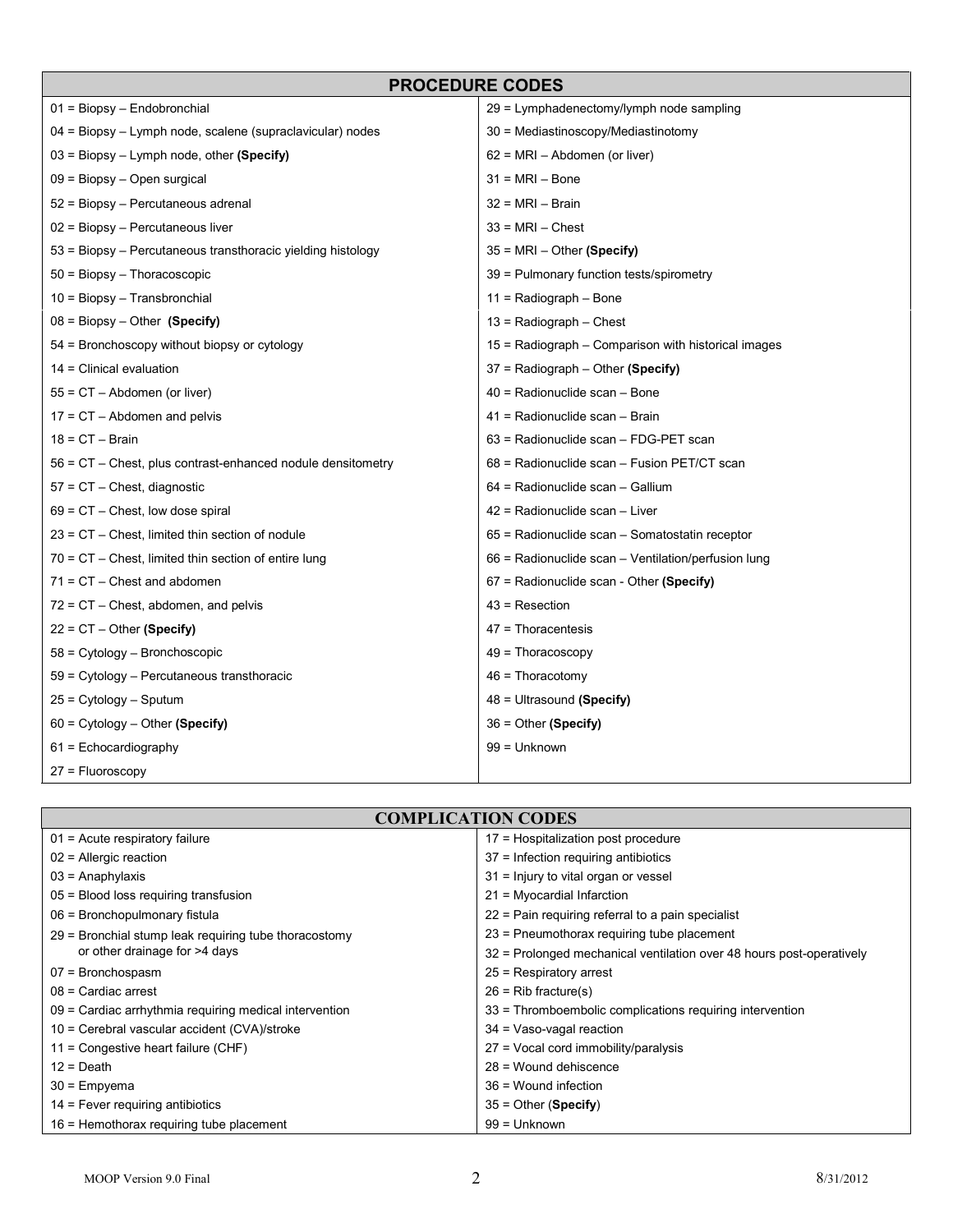| 4. Were there any medical complications as a result of diagnostic evaluation and staging?                                                                                                                                                                                                                                                                                                                                                                                                                                                                                                                                                                                                                                                                                                                                                                                                                       |                                                                                                             |  |  |  |  |  |
|-----------------------------------------------------------------------------------------------------------------------------------------------------------------------------------------------------------------------------------------------------------------------------------------------------------------------------------------------------------------------------------------------------------------------------------------------------------------------------------------------------------------------------------------------------------------------------------------------------------------------------------------------------------------------------------------------------------------------------------------------------------------------------------------------------------------------------------------------------------------------------------------------------------------|-------------------------------------------------------------------------------------------------------------|--|--|--|--|--|
| Unknown<br>No (Go to A.5)<br>Yes (COMPLETE TABLE BELOW)                                                                                                                                                                                                                                                                                                                                                                                                                                                                                                                                                                                                                                                                                                                                                                                                                                                         |                                                                                                             |  |  |  |  |  |
| <b>DATE OF COMPLICATION</b><br><b>MO</b><br><b>DAY</b><br><b>YEAR</b>                                                                                                                                                                                                                                                                                                                                                                                                                                                                                                                                                                                                                                                                                                                                                                                                                                           | <b>MEDICAL COMPLICATIONS</b><br>(USE COMPLICATION CODES ON PREVIOUS PAGE;<br>LIST MORE THAN ONE IF NEEDED.) |  |  |  |  |  |
|                                                                                                                                                                                                                                                                                                                                                                                                                                                                                                                                                                                                                                                                                                                                                                                                                                                                                                                 |                                                                                                             |  |  |  |  |  |
|                                                                                                                                                                                                                                                                                                                                                                                                                                                                                                                                                                                                                                                                                                                                                                                                                                                                                                                 |                                                                                                             |  |  |  |  |  |
|                                                                                                                                                                                                                                                                                                                                                                                                                                                                                                                                                                                                                                                                                                                                                                                                                                                                                                                 |                                                                                                             |  |  |  |  |  |
|                                                                                                                                                                                                                                                                                                                                                                                                                                                                                                                                                                                                                                                                                                                                                                                                                                                                                                                 |                                                                                                             |  |  |  |  |  |
|                                                                                                                                                                                                                                                                                                                                                                                                                                                                                                                                                                                                                                                                                                                                                                                                                                                                                                                 |                                                                                                             |  |  |  |  |  |
| 5. Result of Diagnostic Evaluation for Primary Invasive Lung Cancer:                                                                                                                                                                                                                                                                                                                                                                                                                                                                                                                                                                                                                                                                                                                                                                                                                                            |                                                                                                             |  |  |  |  |  |
| No malignancy, confirmed by histology or cytology<br>No malignancy, determined by clinical evaluation only-no pathologic proof<br>Primary invasive lung malignancy confirmed histologically<br>Primary invasive lung malignancy confirmed cytologically<br>Primary invasive lung malignancy diagnosed by clinical examination only-no pathologic proof<br>Malignancy other than primary invasive lung cancer, with or without lung metastasis, confirmed by histology or<br>cytology<br>Malignancy other than primary invasive lung cancer, with or without lung metastasis, diagnosed by clinical<br>evaluation only - no pathologic proof<br>Diffuse idiopathic pulmonary neuroendocrine hyperplasia<br>Neoplasm of uncertain behavior<br>Carcinoma in situ<br>Squamous dysplasia<br>Atypical adenomatous hyperplasia<br>Further follow-up required (Go to PART D)<br>No information available (Go to PART D) |                                                                                                             |  |  |  |  |  |
|                                                                                                                                                                                                                                                                                                                                                                                                                                                                                                                                                                                                                                                                                                                                                                                                                                                                                                                 | <b>PART B: DIAGNOSIS INFORMATION FOR ANY CONDITION</b><br>OTHER THAN PRIMARY INVASIVE LIING CANCER          |  |  |  |  |  |
| 6a. Non-Cancer Diagnosis<br>Yes                                                                                                                                                                                                                                                                                                                                                                                                                                                                                                                                                                                                                                                                                                                                                                                                                                                                                 | No                                                                                                          |  |  |  |  |  |
| ICD-9-CM Classification:                                                                                                                                                                                                                                                                                                                                                                                                                                                                                                                                                                                                                                                                                                                                                                                                                                                                                        |                                                                                                             |  |  |  |  |  |
|                                                                                                                                                                                                                                                                                                                                                                                                                                                                                                                                                                                                                                                                                                                                                                                                                                                                                                                 | Nosologist/Abstractor ID #:                                                                                 |  |  |  |  |  |
| 6b. Date of Diagnosis:                                                                                                                                                                                                                                                                                                                                                                                                                                                                                                                                                                                                                                                                                                                                                                                                                                                                                          |                                                                                                             |  |  |  |  |  |
|                                                                                                                                                                                                                                                                                                                                                                                                                                                                                                                                                                                                                                                                                                                                                                                                                                                                                                                 |                                                                                                             |  |  |  |  |  |
| 7a. Cancer Diagnosis, Site other than primary invasive lung<br>No<br>Yes                                                                                                                                                                                                                                                                                                                                                                                                                                                                                                                                                                                                                                                                                                                                                                                                                                        |                                                                                                             |  |  |  |  |  |
| ICD-O-3 Cancer Classification: (TO BE COMPLETED BY CTR OR CTR-ELIGIBLE STAFF)                                                                                                                                                                                                                                                                                                                                                                                                                                                                                                                                                                                                                                                                                                                                                                                                                                   |                                                                                                             |  |  |  |  |  |
| <b>TOPOGRAPHY</b><br><b>MORPHOLOGY</b><br><b>GRADE</b><br><b>BEHAVIOR</b>                                                                                                                                                                                                                                                                                                                                                                                                                                                                                                                                                                                                                                                                                                                                                                                                                                       |                                                                                                             |  |  |  |  |  |
| 7b.  <br>$\prime$ 1                                                                                                                                                                                                                                                                                                                                                                                                                                                                                                                                                                                                                                                                                                                                                                                                                                                                                             |                                                                                                             |  |  |  |  |  |
| Date of Diagnosis                                                                                                                                                                                                                                                                                                                                                                                                                                                                                                                                                                                                                                                                                                                                                                                                                                                                                               | CTR ID#                                                                                                     |  |  |  |  |  |
| 7c. Is this Cancer Metastatic to Lung?<br>Yes                                                                                                                                                                                                                                                                                                                                                                                                                                                                                                                                                                                                                                                                                                                                                                                                                                                                   | No                                                                                                          |  |  |  |  |  |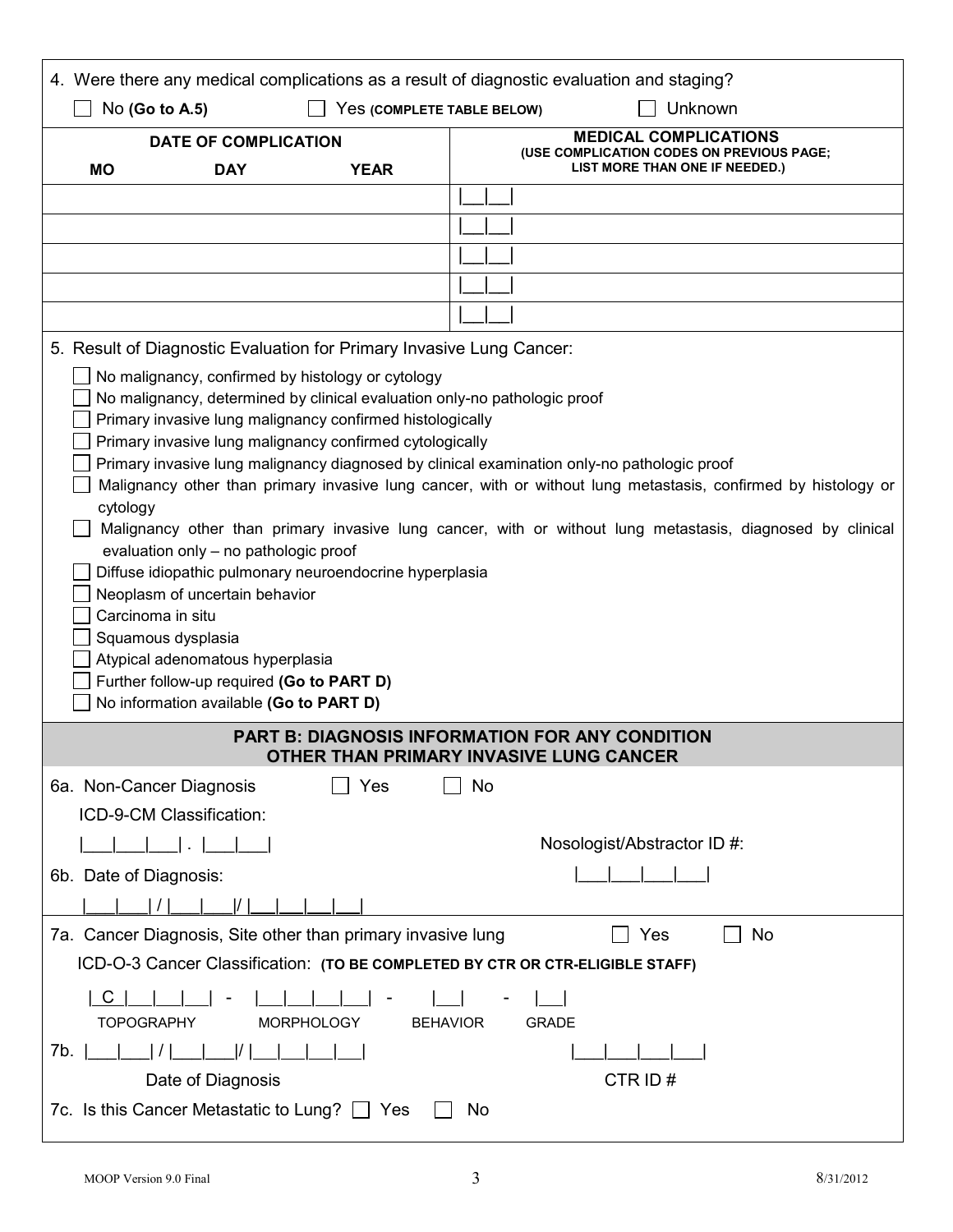| <b>PART C: PRIMARY INVASIVE LUNG CANCER DIAGNOSIS INFORMATION</b>                                                                                                                                                                                              |  |  |  |  |  |
|----------------------------------------------------------------------------------------------------------------------------------------------------------------------------------------------------------------------------------------------------------------|--|--|--|--|--|
| 8. Date of Primary Invasive Lung Cancer Diagnosis (Mo/Day/Year):                                                                                                                                                                                               |  |  |  |  |  |
| 9. Photocopy of Report Confirming Primary Invasive Lung Cancer (MARK ONE):                                                                                                                                                                                     |  |  |  |  |  |
| No Report/Clinical Examination (COMPLETE C10)<br>Histology/Histopathology (GO TO C11)<br>Cytology/Cytopathology (GO TO C11)<br>Report exists but cannot be obtained (COMPLETE C10)                                                                             |  |  |  |  |  |
| 10. Verbatim Description of Primary Invasive Lung Cancer Diagnosis:<br>(COMPLETE ONLY WHEN ANSWER TO C9 IS "NO REPORT/CLINICAL EXAMINATION," or "REPORT EXISTS BUT CANNOT BE<br><b>OBTAINED.")</b>                                                             |  |  |  |  |  |
|                                                                                                                                                                                                                                                                |  |  |  |  |  |
|                                                                                                                                                                                                                                                                |  |  |  |  |  |
|                                                                                                                                                                                                                                                                |  |  |  |  |  |
|                                                                                                                                                                                                                                                                |  |  |  |  |  |
| 11a. ICD-O-3 Cancer Classification: (TO BE COMPLETED BY CTR OR CTR-ELIGIBLE STAFF)<br>CTR ID#<br>C<br>(For Items C.11a, b, & C14-C17 only)<br><b>TOPOGRAPHY</b><br><b>MORPHOLOGY</b><br><b>BEHAVIOR</b><br><b>GRADE</b>                                        |  |  |  |  |  |
| Histology<br>Clinical<br>11 <sub>b</sub><br>Source:<br>Cytology<br>Combined (CYTOLOGY and HISTOLOGY)<br>(IF COMBINED or CLINICAL, MUST COMMENT IN D.18)                                                                                                        |  |  |  |  |  |
| 12. Primary Tumor Location (MARK ALL THAT APPLY):                                                                                                                                                                                                              |  |  |  |  |  |
| Right upper lobe<br>Left hilum<br>$\Box$ Right middle lobe<br>Right main stem bronchus<br>Right lower lobe<br>Left main stem bronchus<br>Left upper lobe<br>Carina<br>Left lower lobe<br>Mediastinum<br>Unknown<br>Lingula<br>Other: (SPECIFY):<br>Right hilum |  |  |  |  |  |
| 13. Pathology Lesion Size (maximum dimension): 11.<br>$\mid$ mm                                                                                                                                                                                                |  |  |  |  |  |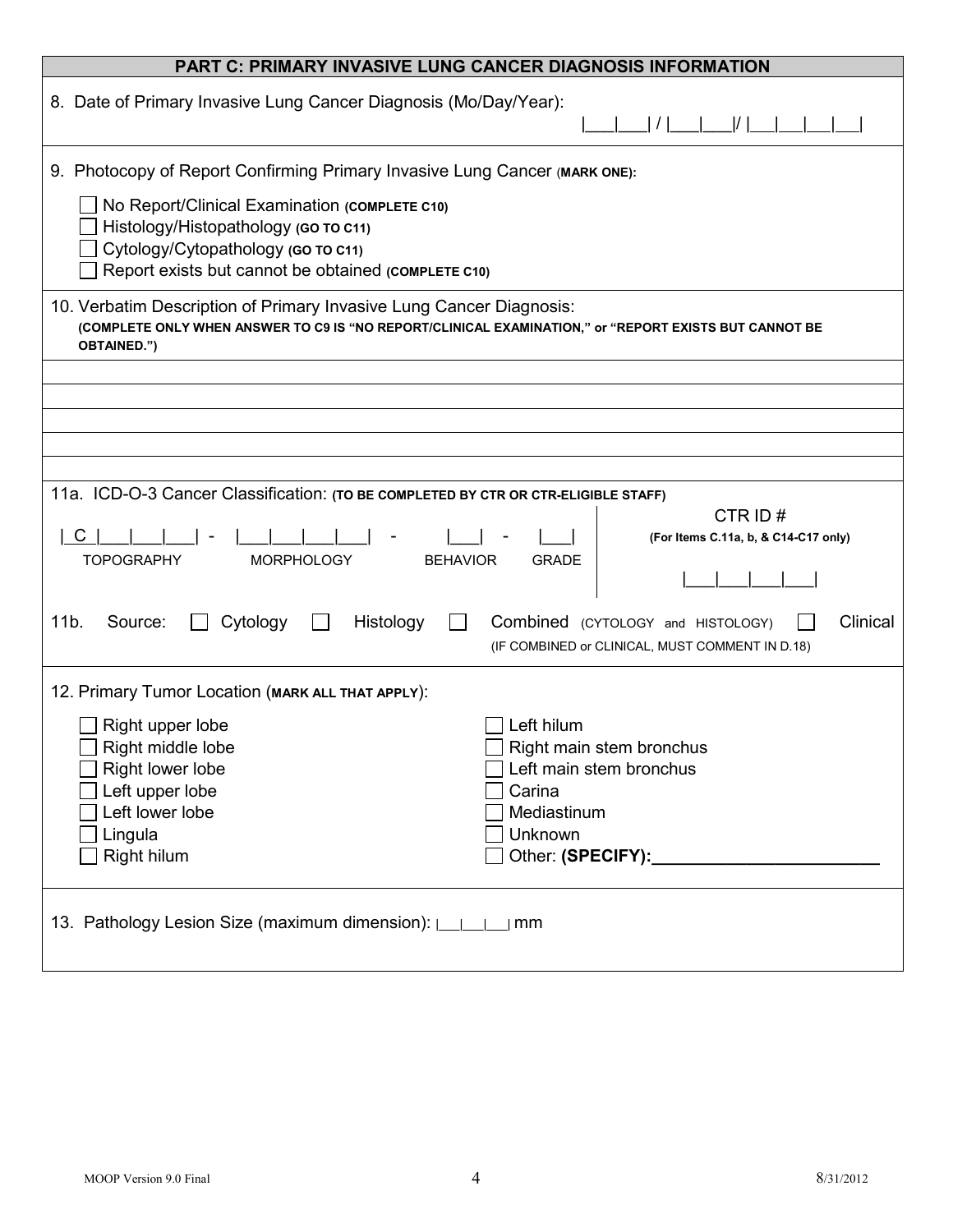| 14a. Pathologic Type for Primary Invasive Lung Cancer: (TO BE COMPLETED BY CTR OR CTR-ELIGIBLE STAFF)                                                                                                                                                                                                                    |                                                              |                                                                                                  |                                                                                       |                                                              |                                                   |  |  |  |
|--------------------------------------------------------------------------------------------------------------------------------------------------------------------------------------------------------------------------------------------------------------------------------------------------------------------------|--------------------------------------------------------------|--------------------------------------------------------------------------------------------------|---------------------------------------------------------------------------------------|--------------------------------------------------------------|---------------------------------------------------|--|--|--|
| I                                                                                                                                                                                                                                                                                                                        |                                                              |                                                                                                  |                                                                                       |                                                              |                                                   |  |  |  |
|                                                                                                                                                                                                                                                                                                                          | 14b. Date of Pathologic Confirmation:            <br> I      |                                                                                                  |                                                                                       |                                                              |                                                   |  |  |  |
| 15. Grade of Primary Invasive Lung Cancer: (TO BE COMPLETED BY CTR OR CTR-ELIGIBLE STAFF)<br>Grade cannot be assessed (GX)<br>Undifferentiated (G4)<br>Well differentiated (G1)<br>Unspecified in pathology report<br>Moderately differentiated (G2)<br>Unknown - Pathology report missing<br>Poorly differentiated (G3) |                                                              |                                                                                                  |                                                                                       |                                                              |                                                   |  |  |  |
|                                                                                                                                                                                                                                                                                                                          |                                                              | 16. TNM Staging for Primary Invasive Lung Cancer: (TO BE COMPLETED BY CTR OR CTR-ELIGIBLE STAFF) |                                                                                       |                                                              |                                                   |  |  |  |
| 16a. TNM Clinical Staging:                                                                                                                                                                                                                                                                                               | (MARK ONE BOX ONLY IN EACH COLUMN.)                          |                                                                                                  | 16b. TNM Pathological Staging:<br>(MARK ONE BOX ONLY IN EACH COLUMN.)                 |                                                              |                                                   |  |  |  |
|                                                                                                                                                                                                                                                                                                                          | <b>YES</b><br><b>NO</b>                                      |                                                                                                  |                                                                                       | <b>YES</b><br><b>NO</b>                                      |                                                   |  |  |  |
|                                                                                                                                                                                                                                                                                                                          |                                                              |                                                                                                  | Neoadjuvant therapy prior to staging?                                                 |                                                              |                                                   |  |  |  |
|                                                                                                                                                                                                                                                                                                                          |                                                              |                                                                                                  | <b>YES</b><br><b>NO</b>                                                               |                                                              |                                                   |  |  |  |
| <b>Primary Tumor</b><br>(T) Codes:                                                                                                                                                                                                                                                                                       | Nodal<br>Involvement<br>$(N)$ Codes:                         | <b>Distant</b><br><b>Metastases</b><br>(M) Codes:                                                | <b>Primary Tumor</b><br>(T) Codes:                                                    | Nodal<br>Involvement<br>$(N)$ Codes:                         | <b>Distant</b><br><b>Metastases</b><br>(M) Codes: |  |  |  |
| $T_{x}$<br>$\mathsf{T_0}$<br>$\mathsf{T}_1$<br>$T_{2}$<br>$T_3$<br>$\Box$ $T_4$<br>Not available                                                                                                                                                                                                                         | $N_{x}$<br>$N_0$<br>$N_1$<br>$N_2$<br>$N_3$<br>Not available | $M_{x}$<br>$M_0$<br>$M_1$<br>Not available                                                       | T <sub>x</sub><br>$\mathsf{I}_2$<br>$\mathsf{I}_3$<br>$\mathsf{T}_4$<br>Not available | $N_{x}$<br>$N_0$<br>$N_1$<br>$N_2$<br>$N_3$<br>Not available | $M_{x}$<br>$M_0$<br>$M_1$<br>Not available        |  |  |  |
| 17. Record Stage: COMPLETE ONLY IF ANY PART OF THE TNM PATHOLOGICAL STAGING IS UNKNOWN.<br>(TO BE COMPLETED BY CTR OR CTR-ELIGIBLE STAFF)                                                                                                                                                                                |                                                              |                                                                                                  |                                                                                       |                                                              |                                                   |  |  |  |
| <b>VALCSG (Small Cell only):</b><br><b>Summary Staging:</b><br>Stage Only:                                                                                                                                                                                                                                               |                                                              |                                                                                                  |                                                                                       |                                                              |                                                   |  |  |  |
| Occult Carcinoma<br>IIВ<br>Limited<br><b>IIIA</b><br><b>Extensive</b><br>ΙA<br>IIIB<br>Not available<br>ΙB<br>IIА<br>I٧<br>Not available                                                                                                                                                                                 |                                                              |                                                                                                  |                                                                                       | Localized<br>Regional<br><b>Distant</b><br>Not available     |                                                   |  |  |  |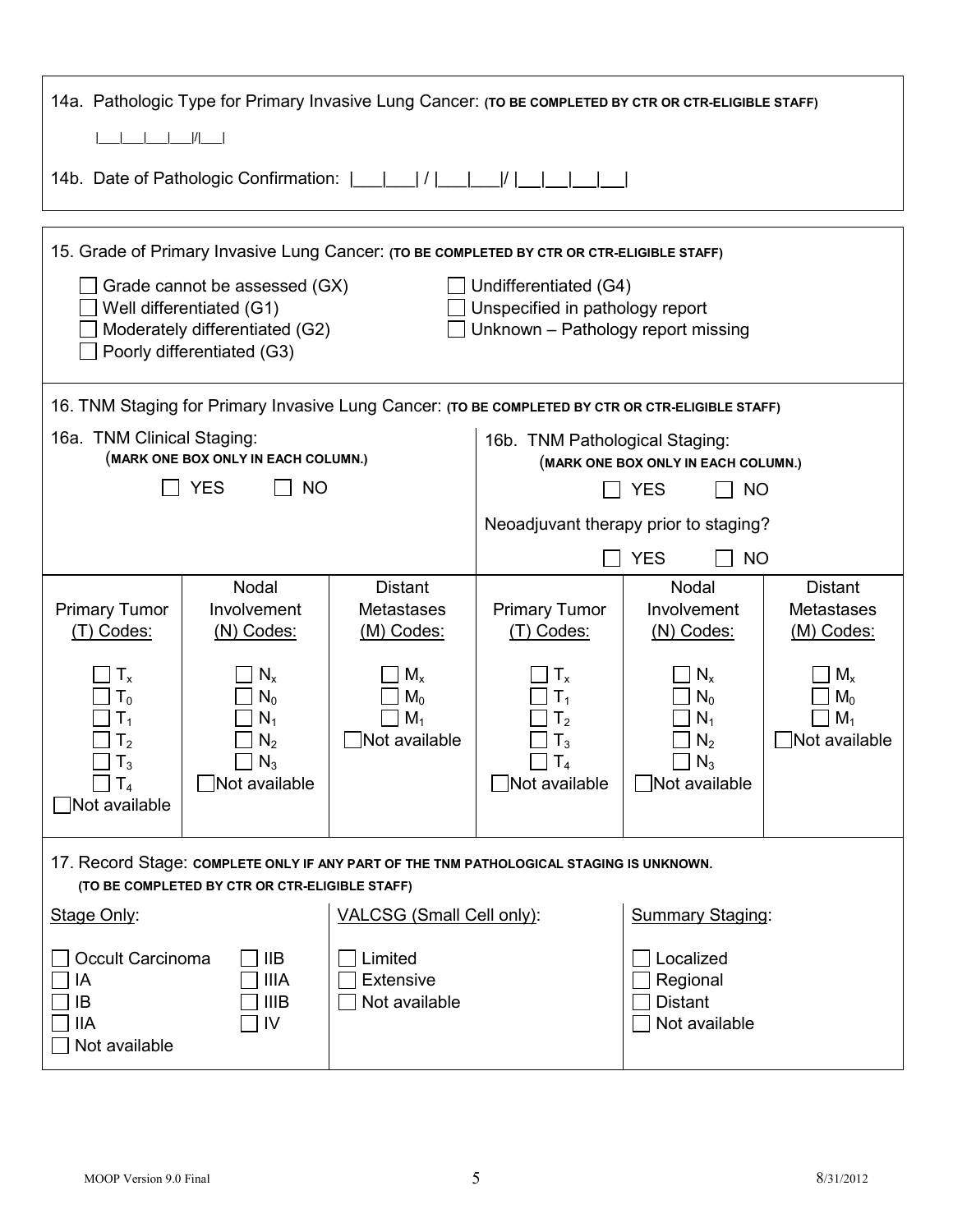|                                                       | <b>PART D: COMMENTS</b> |
|-------------------------------------------------------|-------------------------|
| 18. Comments: O No<br>Yes (SPECIFY)<br>$\blacksquare$ |                         |
|                                                       |                         |
|                                                       |                         |
|                                                       |                         |
|                                                       |                         |
|                                                       |                         |
|                                                       |                         |
|                                                       |                         |
|                                                       |                         |
|                                                       |                         |
|                                                       |                         |
|                                                       |                         |
|                                                       |                         |
|                                                       |                         |
|                                                       |                         |
|                                                       |                         |
|                                                       |                         |
|                                                       |                         |
|                                                       |                         |
|                                                       |                         |
|                                                       |                         |
|                                                       |                         |
|                                                       |                         |
|                                                       |                         |
|                                                       |                         |
|                                                       |                         |
|                                                       |                         |
| Continued                                             |                         |